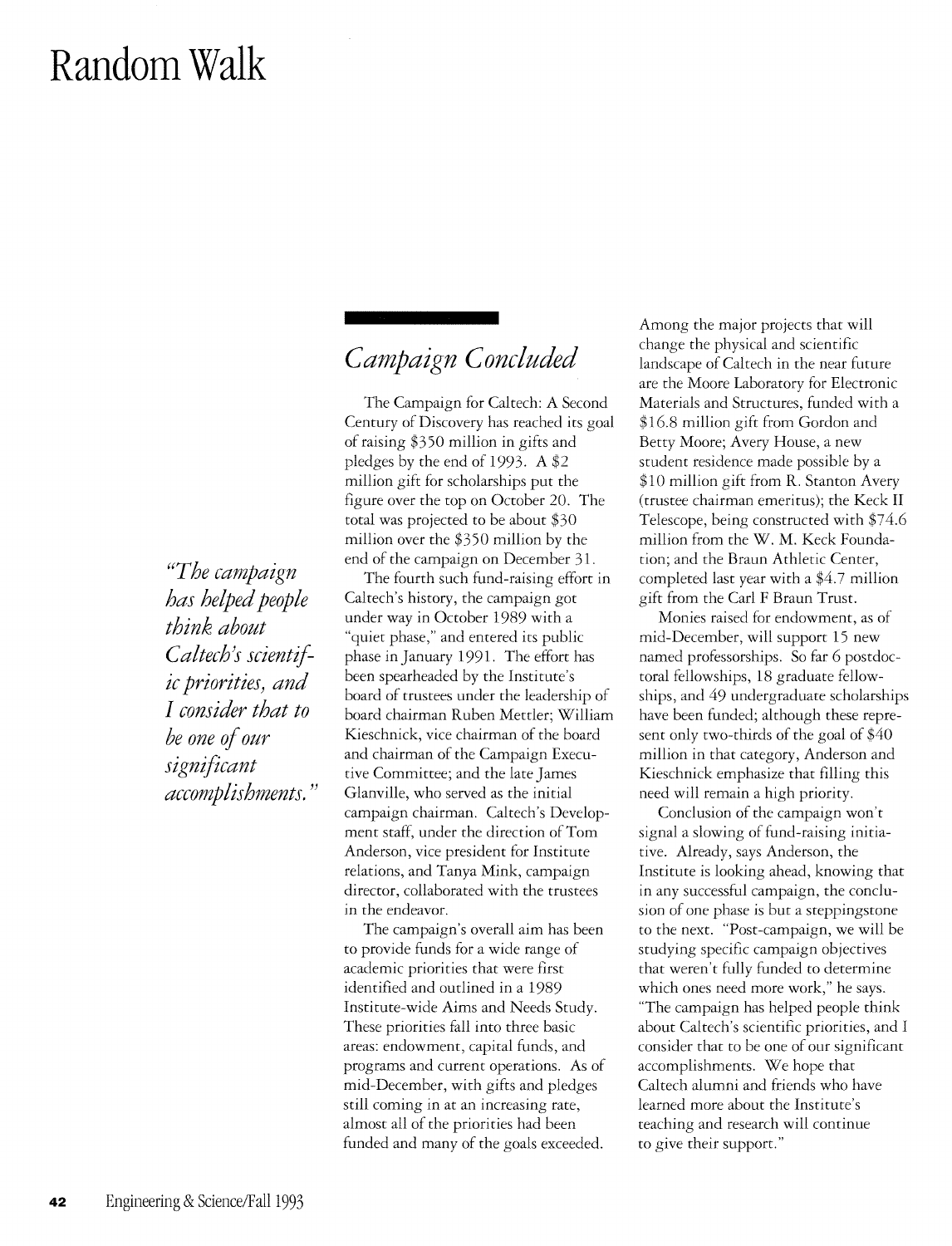**Right: At dinner in the Oviatt Building pent. house, Lance Davis (left) discusses what does not appear to be ''the dismal science" with Nobel laureate Douglass North and his wife, Elisabeth Case.** 

**Below: This year's Engineering Design Laboratory (ME 72) challenged students to design motorized scooters (easily stowable in a car trunk) to help senior citizens cart grocer· ies and run other errands. Six teams showed off their in· ventions to a panel of judges (potential users), who rated them on safety, ease of use, comfort, dura· bility, and aesthetic appeal. Son Chu Nguyen's team's scooter drew praise for its handy rain shelter and other special features, but didn't fare too well on the speed and handling test around campus.** 





## *Economic Historians Honor Lance Davis*

When economic historian Lance Davis turned 65, some of his California colleagues decided to throw a partyand a conference-in his honor. The All University of California Group in Economic History-a group that also includes some non-UC scholars-hosted a conference at UCLA on November 13- 14. The conference was organized around topics that Davis has dealt with in his work. Coincidentally, for the first time this year's Nobel Prize in Economics went to two economic historians-Robert Fogel of the University of Chicago and Douglass North of Washington University; both were on hand for Davis's birthday celebration.

Davis came to Caltech as professor of economics in 1968 and was named the Mary Stillman Harkness Professor of Social Science in 1980. He had earned his BA from the University of Washington in 1950 and his PhD from Johns Hopkins in 1956. Before coming to Caltech he taught at Purdue. At the dinner, Davis was hailed as one of the earliest and most innovative practitioners of what has become known as "cliometrics" (Clio was the Greek muse

of history) or the "new economic history,"— a discipline that emphasizes the application of economic theory and massive amounts of data-from such sources as business records and government documents-to quantify hypotheses in order to reach accurate conclusions about history and longterm economic growth. It was this approach that was recognized in the most recent Nobel award. Specifically, Davis is best known for his work on the nature of capital markets, particularly in 19th-century United States and Great Britain. He has also written widely on the impact of British imperialism and on patterns of technological change.

#### *Honors and Awards*

Harold Brown, Caltech president emeritus and trustee, has received the Enrico Fermi Award from the Departmenr of Energy "for his outstanding contribution to national security" in the areas of nuclear-weapon development and deterrence policy.

Erik Carreira, assistant professor of chemistry, has received a Beckman Young Investigator Award from the Arnold and Mabel Beckman Foundation. Peter Dervan, the Bren Professor of